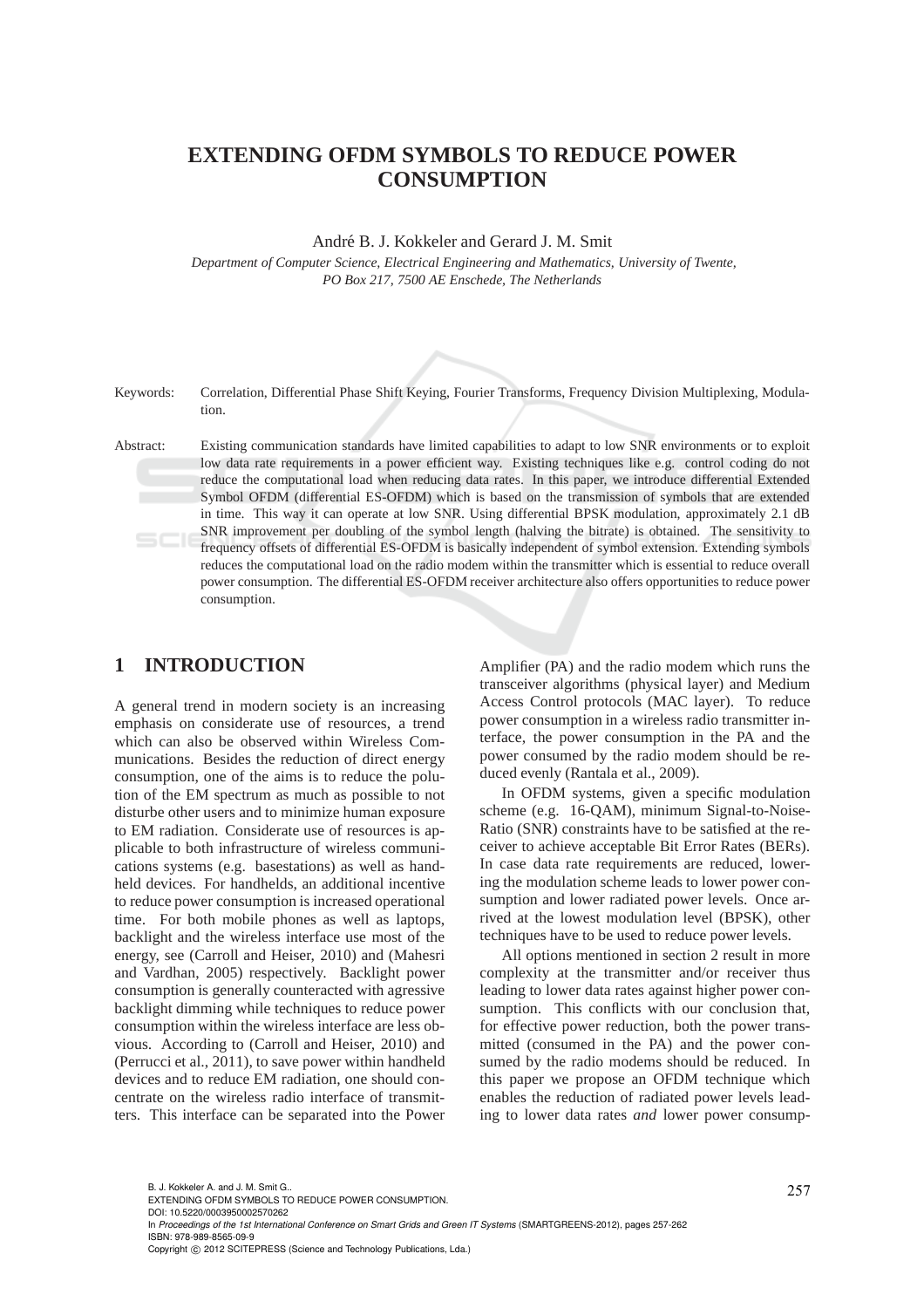tion. It is based on differential encoding of data and the extension of symbols in time and we will refer to it as differential Extended Symbol OFDM (differential ES-OFDM). After describing this technique in section 3, a BER analysis is presented in section 4. Using BPSK modulation, theoretical BER curves for AWGN channels are presented. Estimated and simulation results for both AWGN channels and frequency selective Rayleigh fading channels are presented as well. In section 5, the effects of frequency offsets are studied.

### **2 RELATED WORK**

In (Maeda et al., 2002) and (Gaffney et al., 2005), repetition of symbols in time, allowing less power to be transmitted, is analyzed. By means of Maximum Ratio Combining, multiple replicas of symbols are used to minimize the BER. In (Medina and Kobayashi, 2000), repetition of data in the frequency domain is elaborated. Another option to facilitate lower transmit power is to add error-control coding (Haykin, 2001). Besides that, the efficiency of PA's can be increased by reducing the Peak-to-Average-Power Ratio (PAPR) of the signal to be transmitted as is done in e.g. (Harada et al., 2007).

# **3 DIFFERENTIAL ES-OFDM**

A coherent OFDM receiver has to be synchronized to the transmitter in time, frequency and phase. Especially phase synchronization is costly to obtain. Differential modulation disregards the phase information at the expense of SNR performance. Both frequency- and time differential demodulation detection (FDDD and TDDD respectively) can be used in an OFDM system (Lott, 1999). FDDD and TDDD are compared in (Tan and Beaulieu, 2007a) and it is concluded that FDDD is prefered if the normalized doppler spread dominates the normalized delay spread. When symbols are extended in time which we will introduce later on, the normalized doppler spread increases and the normalized delay spread decreases (Tan and Beaulieu, 2007a). This makes FDDD more suited when using time extended symbols.

In Fig. 1, we present a base-band equivalent model of a differential ES-OFDM system.

At the transmitter, a source produces data vector  $S^d$  which consists of *N* − 1 complex values (indicated as  $S_f^d$ ,  $f = 1, 2, ..., N - 1$ ) where each value is a constellation point from a chosen modulation scheme.



Figure 1: Base-band equivalent model of differential ES-OFDM.

We require that  $|S_f^d|$  is constant for all *f*.  $S^d$  is used to modulate carriers *S* by means of differential encoding *d*

$$
S_f = S_{f-1} \cdot S_f^d, \quad f = 1, 2, ..., N - 1 \quad (1)
$$
  
\n
$$
S_0 = 1 \quad (2)
$$

*S* is transformed into the time domain through the IDFT giving  $s$ .  $\Box$   $\Box$   $\Box$   $\Box$   $\Box$   $\Box$ 

$$
s_t = \frac{1}{\sqrt{N}} \sum_{f=0}^{N-1} S_f e^{j\frac{2\pi ft}{N}}, \quad t = 0, 1, ..., N-1 \quad (3)
$$

*I* copies of *s* are concatenated giving the extended symbol *s ES* .

*s*

$$
_{t}^{ES}=s_{\text{MOD}(t,N)}, \quad t=0,1,...,IN-1 \tag{4}
$$

where MOD(,*N*) indicates the modulo *N* operator. The last *L* samples of *s* ( $L \leq N$ ) act as a cyclic prefix completing  $s^{ES,L}$ . The values of this extended symbol are shifted out serially and transmitted through the channel. We assume an additive white Gaussian noise (AWGN) channel adding *n* to  $s^{ES,L}$  resulting in  $r^{ES,L}$ .

$$
r_t^{ES,L} = s_t^{ES,L} + n_t, \quad t = 0, 1, ..., IN - 1 \tag{5}
$$

In the receiver, the first step is to remove the cyclic prefix. The resulting extended symbol is *r ES*. At the receiver, we identify *I* blocks, where each block contains *N* samples

$$
r_{t,i} = r_{t+iN}^{ES},
$$
  
\n $t = 0, 1, ..., N-1$  and  $i = 0, 1, ..., I-1$  (6)

Each individual block is converted into the frequency domain. Since the DFT is a linear operation, the signal and noise parts can be separated.

$$
R_{f,i} = \text{DFT}(r_{t,i}) = S_f + N_{f,i},
$$
  
f = 0, 1, ..., N - 1 and i = 0, 1, ..., I - 1 (7)

Each individual block is differentially decoded. This operation is defined as

$$
R_{f,i}^d = R_{f,i} \cdot R_{f-1,i}^*, \ \ f = 1, 2, ..., N - 1 \tag{8}
$$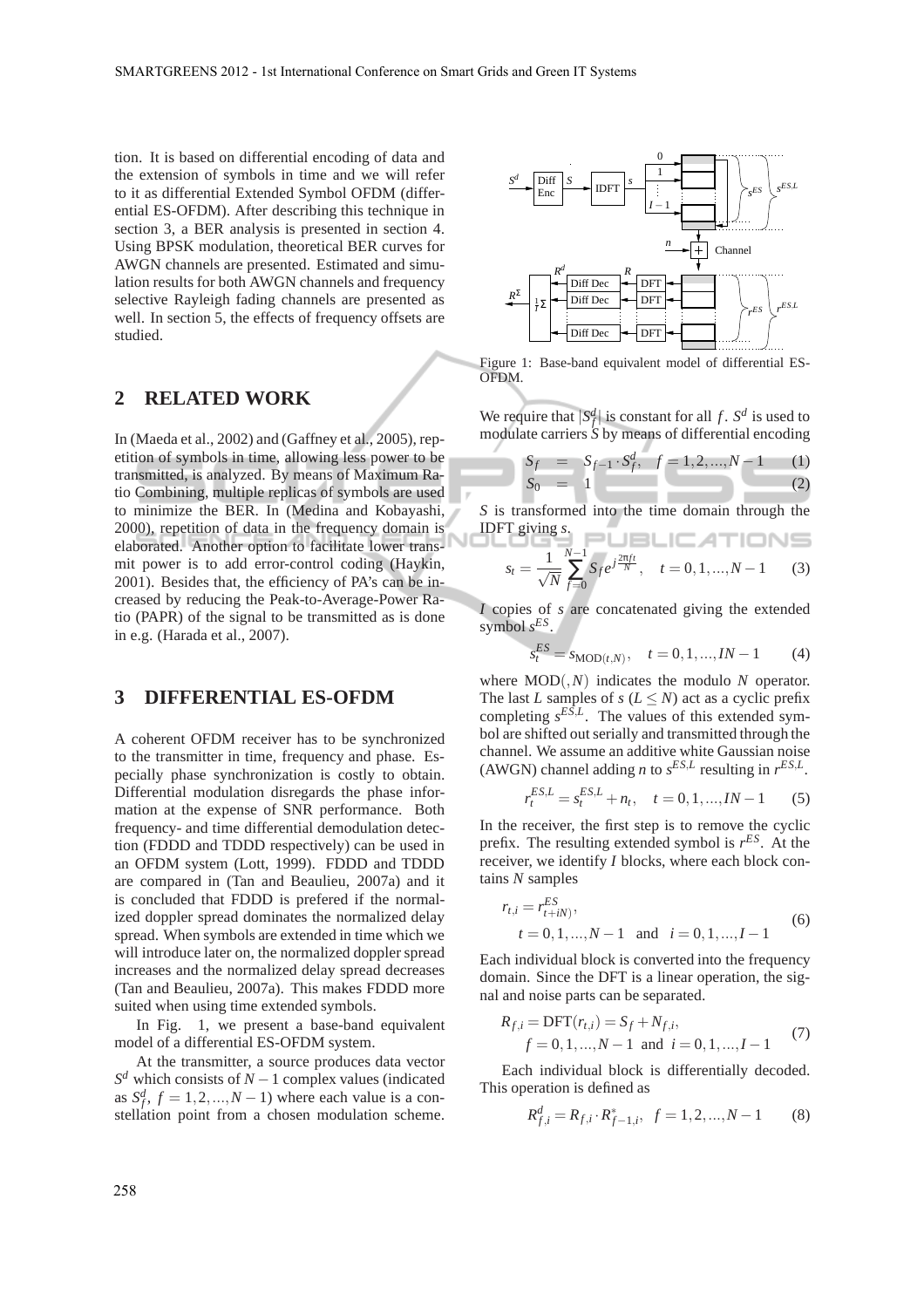where ∗ indicates the complex conjugate. From the *I* blocks of data, corresponding values are averaged:

$$
R_f^{\Sigma} = \frac{1}{I} \sum_{i=0}^{I-1} R_{f,i}^d
$$
 (9)

Neglecting the noise contributions, assuming channel gain equals 1 and using (1) to (9), we see that the output of the receiver equals

$$
R_f^{\Sigma} = |S_{f-1}|^2 S_f^d = S_f^d \tag{10}
$$

which is the transmitter input.

To asses the computational complexity of ES-OFDM, we note that, at the transmitter, the rate at which IDFTs are executed is reduced with a factor *I*. The same holds for the differential encoding. We conclude that the average power consumption at the transmitter is lowered. At the receiver however, the number of DFTs and differential decoding operations is independent of *I*. Compared to 'normal' OFDM  $(I=1)$ , the rate of operations at the ES-OFDM receiver is slightly increased because of the summation of *I* decoded symbols leading to a slightly higher power consumption at the receiver.

# **4 BIT ERROR RATES FOR DIFFERENTIAL ES-OFDM**

SNR performances of differentially modulated carriers in AWGN and fading environments have been studied in e.g. (Miller and Lee, 1998). SNR performance of differential OFDM systems has been studied in (Tan and Beaulieu, 2007a). However, in these analyses, the symbol length is fixed and the results are not applicable in case of extended symbols. Our approach is based on the observation that, although it is common to describe a differential OFDM receiver as an FFT followed by a crosscorrelation, the order of these functions can be exchanged. Restricting ourselves to BPSK modulation, this allows us to use the results presented in (Simon and Divsalar, 1992). In that paper, a continuous time domain analysis of a DPSK demodulator in case of an AWGN channel is presented where a bandpass filtered signal is correlated with a delayed version of the same signal. In Appendix A, we rewrite (9) in such way that, for each carrier *f*,  $R_f^{\Sigma}$  is the result of the (cross-)correlation of two modulated carriers. Because of the orthogonality of the carriers, a differential ES-OFDM receiver can be considered as *N* −1 parallel DPSK demodulators.

In the expression presented in (Simon and Divsalar, 1992) relating SNR to BER, two parameters are important. First, the energy per bit over noise



Figure 2: BERs for differential ES-OFDM for an AWGN channel.

spectral density ratio  $(\frac{E}{N_0})$  and second the product of the bandwidth of the bandpass filter and the integration time (*FT*). For differential ES-OFDM using BPSK, the energy per bit over noise spectral density ratio equals SNR·*I* and the bandwidth-integration time product equals  $\Delta f \cdot \frac{NI}{N\Delta f} = I$ , where  $\Delta f$  is the inter-carrier spacing. The final result of (Simon and Divsalar, 1992), in case of differential ES-OFDM using BPSK and an AWGN channel, becomes

BER = 
$$
\frac{1}{2^{I}}e^{-(I\cdot\text{SNR})}\sum_{i=0}^{I-1}\frac{(I\cdot\text{SNR})^{i}}{i!}\sum_{j=i}^{I-1}\frac{1}{2^{j}}C_{j-i}^{j+I-1}
$$
(11)

$$
C_k^n = \frac{n!}{k!(n-k)!} \tag{12}
$$

This expression can be used to determine the theoretical BER for differential ES-OFDM in case of an AWGN channel. A simulation model has been implemented as well for a system with 64 carriers  $(N = 64)$ , a cyclic prefix length of 8 ( $L = 8$ ),  $I = 1,4$  and 16. The results are presented in Fig. 2 and are labeled with 'Theory' and 'Simulations'. We see that theory and simulation correspond and BER performance increases for increasing *I*.

To explain the SNR improvement as a function of *I*, (11) does not give much insight except for  $I = 1$  in which case it reduces to the standard relation between SNR and BER for AWGN channels (Haykin, 2001). We therefore derived an estimate of the relation between SNR and BER as a function of *I* in Appendix  $\mathbf{B}$ 

where

$$
SNR_{EQ} = \frac{I \cdot SNR^2 + SNR\sqrt{(I \cdot SNR)^2 + 2I \cdot SNR + I}}{2 \cdot SNR + 1}
$$
\n(14)

 $BER \approx 0.5 * e^{-SNR_{EQ}}$  (13)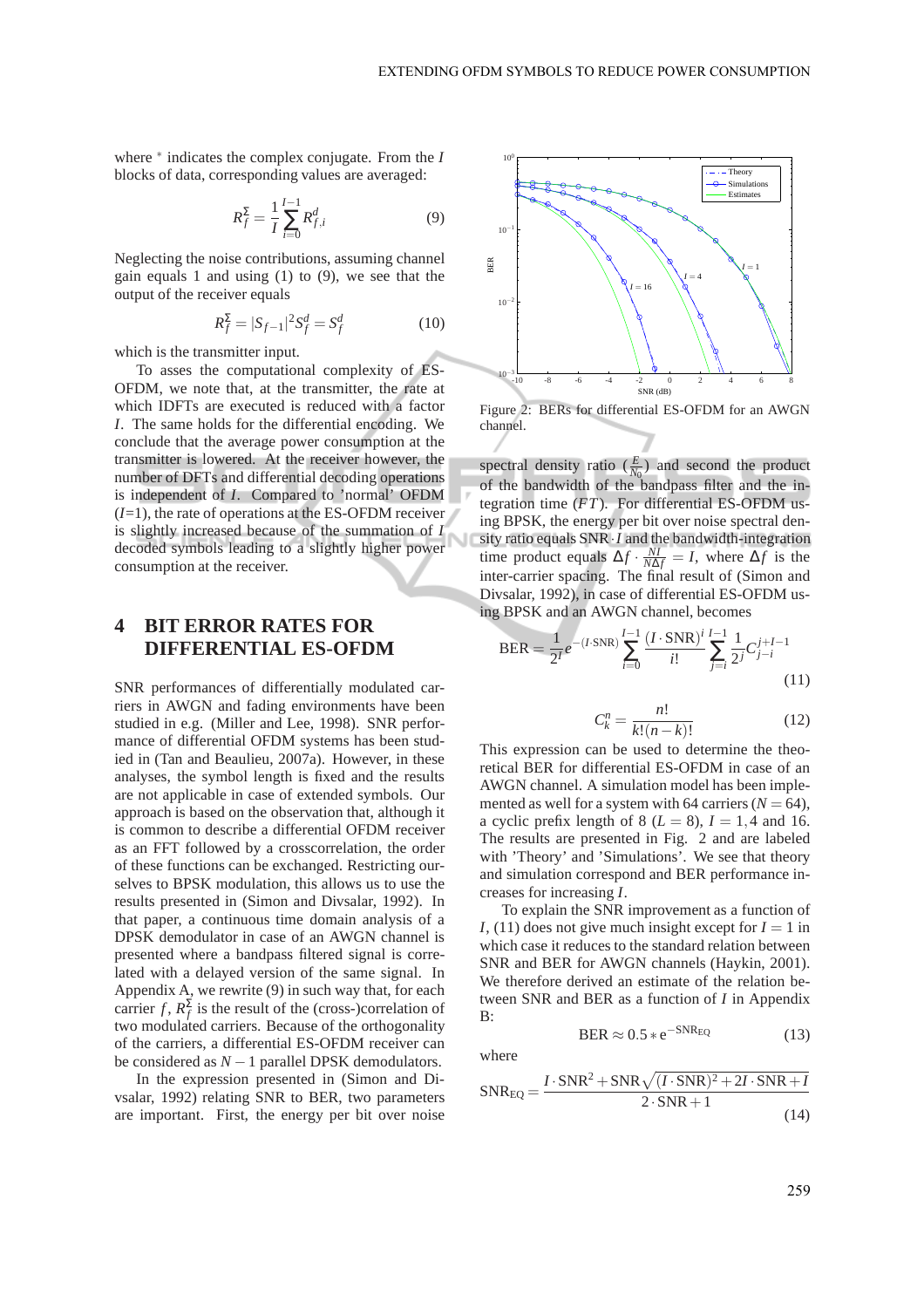

Figure 3: SNR improvement for extension factors  $I = 1, 4$ and 16.

We see that increasing *I* does not lead to a constant equivalent improvement of SNR<sub>EO</sub> but leads to an SNR dependent improvement. The improvement of the equivalent SNR<sub>EO</sub>, for  $I = 1$ , 4 and 16 is presented in Fig. 3.  $\square \equiv \triangle$   $\triangle$   $\square$ **TECHN** 

For the trivial case where  $I = 1$ , no improvement is obtained. For high SNR,  $I = 4$  and  $I = 16$ , the SNR improvement is close to the maximum improvement of 3 dB per doubling of *I*. For lower SNR, the improvement degrades because uncorrelated noise (*N*<sup>1</sup> and *N*2, see Appendix B) become more and more dominant which will, for very low SNR lead to an improvement of 1.5 dB per doubling of *I* (or equivalently 3 dB per quadrupling of *I*). Based on (13), BER estimates for  $I = 1$ , 4 and 16 have been added to Fig. 2. The estimates are a bit too optimistic. This is caused by the fact that, especially the signal and noise cross products  $(S_1N_2^*$  and  $S_2^*N_1$ , see Appendix B), do not resemble an AWGN signal as assumed. Expression (14) has also been used to determine a BER estimate for Rayleigh fading channels based on

$$
BER \approx \frac{1}{2*(1+SNR_{EQ})}
$$
 (15)

BER estimates, based on (15) are shown in Fig. 4 for  $I = 1$ , 4 and 16. Simulations have been done for these cases with a 7-tap frequency selective Rayleigh fading channel. These results are also shown in Fig. 4.

Both the simulations and the estimated BER values show that the BER performance improves with increasing *I*. We also see that the estimate is becoming more and more optimistic for increasing *I*, similar to the AWGN case.



Figure 4: BERs for differential ES-OFDM for an AWGN (top) and a 7-tap frequency selective Rayleigh fading channel (bottom).

# **5 FREQUENCY OFFSETS**

One of the known disadvantages of OFDM, compared to single carrier systems, is its high sensitivity to frequency offsets. The effects of frequency offsets on frequency-differential modulation have been studied in (Miller and Lee, 1998) and (Tan and Beaulieu, 2007b). In these publications, approximations of the relation between the BER and frequency offsets are given for fixed symbol lengths. In our contribution we concentrate on an approximation of the *relative* effects of symbol extension.

The frequency offset is modeled by multiplying the extended symbol before transmission *s ES* with a factor  $e^{\frac{j2\pi\delta_f t}{N}}$ , where  $\delta_f$  models the frequency offset. We define the signal  $r_{t,\delta_f}^{ES}$  at the receiver as

$$
r_{t,\delta_f}^{ES} = s_t^{ES} \cdot e^{j\frac{2\pi\delta_f t}{N}} + n_t, \quad t = 0, 1, ..., IN - 1 \quad (16)
$$

The starting point of the analysis is the correlator output *z* as defined in (22) of Appendix A. The signal related parts of *z* are rewritten using (16)

$$
z_{\tau,\delta_f} = \frac{1}{IN} \sum_{t=0}^{IN-1} (e^{j\frac{2\pi\delta_f t}{N}} s_t^{ES} \cdot e^{j\frac{2\pi t}{N}})^*.
$$
  

$$
e^{j\frac{2\pi\delta_f \text{MOD}(t+\tau, IN)}{N}} s_{\text{MOD}(t+\tau, IN)}^{ES}
$$
 (17)

Ignoring the edge effect where  $t + \tau \geq IN$ ,  $e^{j\frac{2\pi\delta_f\text{MOD}(t+\tau,IN)}{N}}$  $\frac{D(t+\tau, IN)}{N}$  is approximated by  $e^{j\frac{2\pi\delta_f(t+\tau)}{N}}$ . Expression 17 then becomes

$$
z_{\tau,\delta_f} \approx \frac{1}{IN} e^{j\frac{2\pi\delta_f\tau}{N}} \sum_{t=0}^{IN-1} (s_t^{ES} \cdot e^{j\frac{2\pi t}{N}})^* s_{\text{MOD}(t+\tau,IN)}^{ES}
$$
 (18)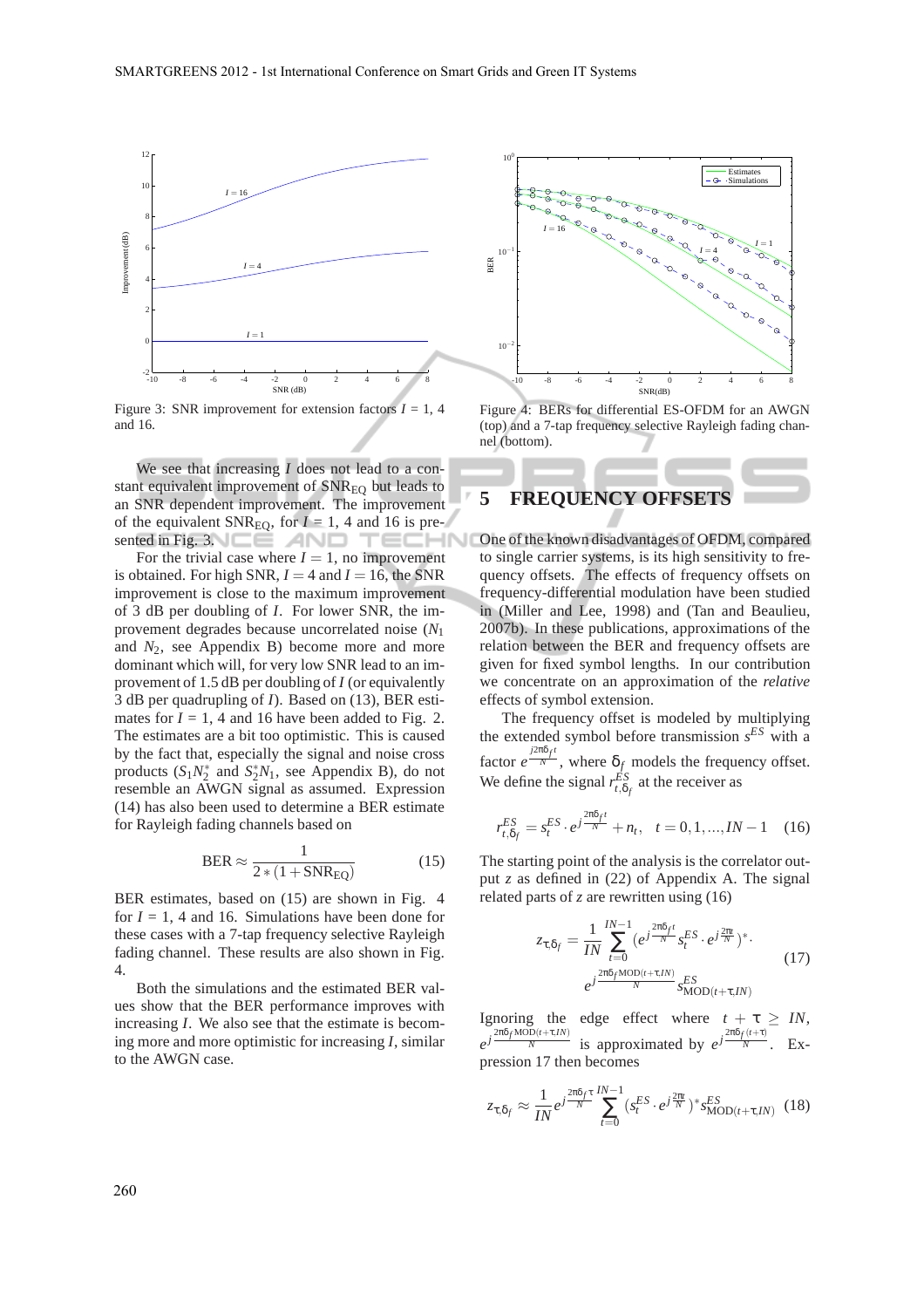The distorting factor  $e^{j\frac{2\pi\delta_f\tau}{N}}$  does not depend on the symbol extension factor *I* and differential ES-OFDM is therefore, by approximation, insensitive to extended symbol lengths with respect to frequency offsets.

## **6 CONCLUSIONS**

By extending symbols, differential ES-OFDM can achieve acceptable BERs at low SNR. For AWGN and frequency selective Rayleigh fading channels, the SNR requirement at the receiver to achieve acceptable BERs is lowered when extending symbols (and inherently, lowering the data rate). In case of fixed channel conditions, doubling the symbol length reduces the required radiated power level at the transmitter with approximately 2.1 dB. This way power consumption within the PA is reduced. When extending symbols, the computational load per unit time reduces almost proportionally for the transmitter. We thus satisfy the requirement that the power consumed in both the PA Perrucci, G., Fitzek, H. F., and Widmer, J. (2011). Survey and the radio modem of the transmitter should be reduced.

The computational load at the receiver slightly increases when extending symbols if we consider the receiver model presented in Fig. 1. However, as already indicated in our analysis in Section 4, the receiver architecture can also be changed into a crosscorrelation followed by an FFT. In (Kokkeler and Smit, 2011), it is shown that such a receiver architecture can be simplified by reducing the resolution of the Analogto-Digital Converters giving ample opportunities to lower the power consumption of the receiver. This is still a subject of further research.

# **REFERENCES**

- Carroll, A. and Heiser, G. (2010). An analysis of power consumption in a smartphone. In *Proceedings of the 2010 USENIX conference on USENIX annual technical conference*, USENIXATC'10, pages 21–21, Berkeley, CA, USA. USENIX Association.
- Gaffney, B., Fagan, A., and Rickard, S. (2005). Upper bound on the probability of error for repetition mbofdm in the rayleigh fading channel. *Ultra-Wideband, 2005. ICU 2005. 2005 IEEE International Conference on*, pages 4 pp.–.
- Harada, M., Yamamoto, T., Okada, H., Katayama, M., and Ogawa, A. (2007). Reducing peak power for coded ofdm systems by multiple symbol mapping. *Electronics and Communications in Japan (Part III: Fundamental Electronic Science)*, 90(3):67–76.
- Haykin, S. (2001). *Communication Systems*. John Wiley & Sons, Inc., fourth edition.
- Kokkeler, A. and Smit, G. (2011). A correlating receiver for ofdm at low snr. In *IEEE 73rd Vehicular Technology Conference: VTC2011 - Spring*.
- Lott, M. (1999). Comparision of frequency and time domain differential modulation in an ofdm system for wireless atm. *Vehicular Technology Conference, 1999 IEEE 49th*, 2:877–883 vol.2.
- Maeda, N., Atarashi, H., Abeta, S., and Sawahashi, M. (2002). Throughput comparison between vsf-ofcdm and ofdm considering effect of sectorization in forward link broadband packet wireless access. *Vehicular Technology Conference, 2002. Proceedings. VTC 2002-Fall. 2002 IEEE 56th*, 1:47–51 vol.1.
- Mahesri, A. and Vardhan, V. (2005). Power consumption breakdown on a modern laptop. 3471:165–180.
- Medina, L. and Kobayashi, H. (2000). Proposal of ofdm system with data repetition. *Vehicular Technology Conference, 2000. IEEE VTS-Fall VTC 2000. 52nd*, 1:352–357 vol.1.
- Miller, L. and Lee, J. (1998). Ber expressions for differentially detected pi;/4 dqpsk modulation. *Communications, IEEE Transactions on*, 46(1):71 –81.
- on energy consumption entities on smartphone platform. In *IEEE 73rd Vehicular Technology Conference: VTC2011 - Spring*.
- Rantala, E., Karppanen, A., Granlund, S., and Sarolahti, P. (2009). Modeling energy efficiency in wireless internet communication. In *Proceedings of the 1st ACM workshop on Networking, systems, and applications for mobile handhelds*, MobiHeld '09, pages 67–68, New York, NY, USA. ACM.
- Simon, M. and Divsalar, D. (1992). On the implementation and performance of single and double differential detection schemes. *Communications, IEEE Transactions on*, 40(2):278–291.
- Tan, P. and Beaulieu, N. (2007a). Accurate ber performance comparison of frequency domain and time domain π/4-dqpsk ofdm systems. *Electrical and Computer Engineering, 2007. CCECE 2007. Canadian Conference on*, pages 195 –201.
- Tan, P. and Beaulieu, N. (2007b). Precise ber analysis of  $\pi$ /4-dqpsk ofdm with carrier frequency offset over frequency selective fast fading channels. *Wireless Communications, IEEE Transactions on*, 6(10):3770 –3780.

## **APPENDIX A**

The expressions given in section 3 describe a differential ES-OFDM receiver using a so-called FX correlator. In this appendix, we will rearrange the expressions in such way that the receiver describes an XF correlator. Using the shift theorem and (8), (9) can be